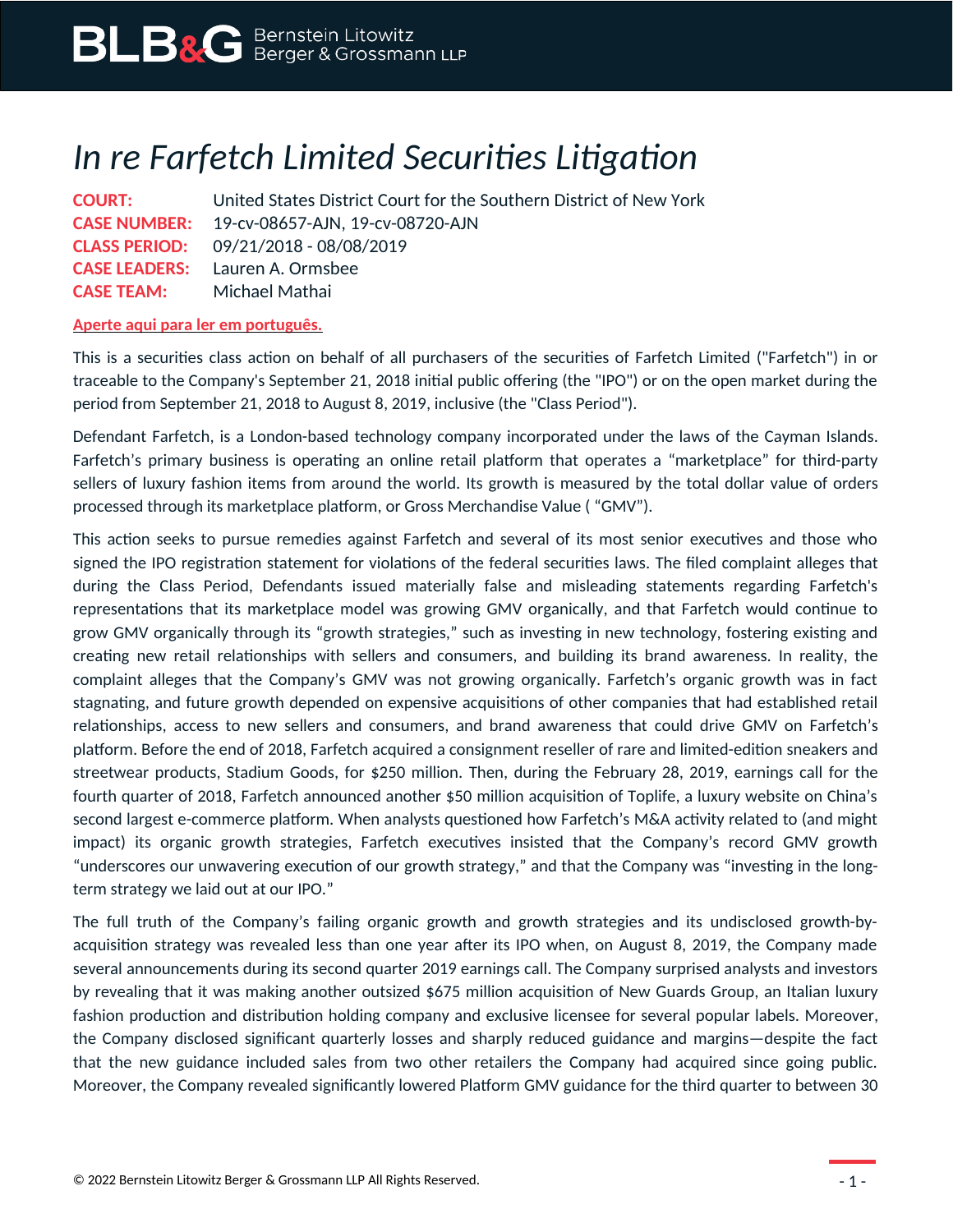

and 35%, down from the 44% growth reported in the second quarter, and wider than expected second quarter losses. In addition, the Company disclosed that its longstanding Chief Operating Officer had resigned.

These disclosures stunned investors and analysts, leaving questions about whether the Company's acquisition strategy was designed to conceal a lack of organic growth. As a result of these disclosures, Farfetch shares plummeted by over 40%, from \$18.25 per share on August 8, 2019 to close at \$10.13 on August 9, 2019, eliminating nearly a billion dollars of shareholder equity in a single day.

On September 17 and 19, 2019, investors filed actions against Farfetch, certain of its directors and officers, and underwriters of Farfetch's IPO, alleging violations of Section 10(b) and 20(a) of the Exchange Act and Sections 11, 12(a)(2), and 15 of the Securities Act. On November 18, 2019, IAM National Pension Fund and Oklahoma Firefighters Pension and Retirement System moved for consolidation of the related actions against Farfetch, appointment as Lead Plaintiff, and approval of their selection of Bernstein Litowitz Berger & Grossmann LLP and Kessler Topaz Meltzer & Check, LLP as Lead Counsel for the class.The Court approved that motion on June 10, 2020. Lead Plaintiffs filed their Consolidated Amended Complaint on August 10, 2020. Defendants moved to dismiss the complaint on October 23, 2020, that motion was fully briefed on February 4, 2021, and a decision is pending.

\*\*\*\*\*\*\*\*\*\*\*\*

## **Portuguese Translation**

Essa é uma ação coletiva de valores mobiliários impetrada pelos compradores de valores mobiliários da Farfetch Limited ("Farfetch") em ou relacionado à oferta pública inicial de 21 de Setembro de 2018 ("IPO") ou no mercado de balção no período de 21 de Setembro de 2018 a 8 de Agosto de 2019, inclusive ("Período da Classe").

Réu, Farfetch, é uma empresa de tecnologia baseada em Londres e registrada sob as leis das ilhas Cayman. O negócio primário da Farfetch é operar plataforma de varejo online que opera como vendedores terceiros de items luxuosos de moda ao redor do mundo. O seu crescimento é mensurado pelo valor total dos pedidos em dolar, processados através de sua plataforma de mercado, ou valor bruto da mercadoria ("VBM").

Essa ação visa à aplicação de remédios jurídicos contra Farfetch e vários dos seus executivos seniores que assinaram o prospecto de registro do IPO devido a violações da lei federal de mercado de capitais. A petição inicial protocolada allega que, durante o período da classe, os réus emitiram declarações materialmente falsas e enganosas relacionadas às representações que Farfetch fez que o modelo de mercado da Farfetch era crescer o seu VBM organicamente e que a Farfetch iria continuar a crescer seu VBM organicamente através de duas "estratégias de crescimento", tal como investimento em nova tecnologia, fomentando as relações de varejo existentes e criando novas com vendedores e consumidores, e criando reconhecimento de marca. Em realidade, a petição inicial alega que o VBM da companhia não estava crescendo organicamente. O crescimento orgânico da Farfetch estava, de fato, estagnada e o crescimento futuro dependia de caras aquisições de outras companhias que haviam estabelecido relações de varejo, acesso a novos vendedores e consumidores e reconhecimento de marca que poderia guiar o VBM na plataforma da Farfetch.

Antes do fim de 2018, Farfetch acquiriu a consignação de um revendedor de produtos raros e de edição limitada de tenis e moda de rua, Stadium Goods, por \$250 milhões. Então, em 28 de Fevereiro de 2019, durante a "earnings call" para o quarto trimestre de 2018, Farfetch anunciou a aquisição, por outros \$50 milhões, da Toplife, um website de luxo na segunda maior plataforma de e-commerce da China. Quando os analistas questionaram como as